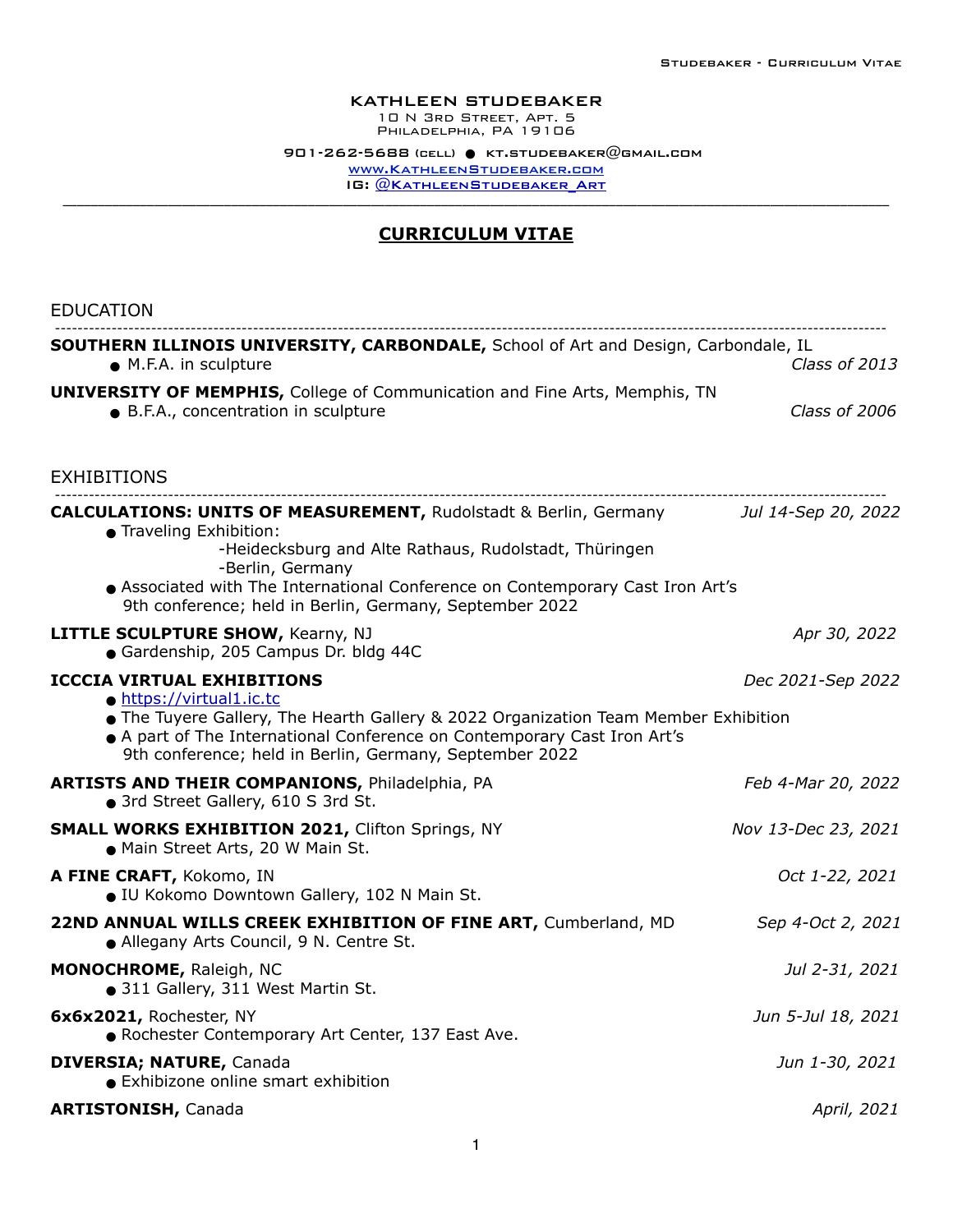| • Online-only contemporary art magazine; April 2021 Edition<br>· https://www.artistonish.com/p/april2021.html                  | UDEBARER – GORRIGOLOM VIIAE |
|--------------------------------------------------------------------------------------------------------------------------------|-----------------------------|
| <b>LUMINOSITY, South Yarmouth, MA</b><br>• The Cultural Center of Cape Cod, 307 Old Main St.                                   | Feb 3-28, 2021              |
| AASH VOL. 14, Tyler, TX<br>• Arcadia Theater, 121 N Spring Ave.                                                                | Nov 14-Jan 10, 2021         |
| NEW WAVE, FIRST EDITION, London, England<br>· Boomer Gallery, 3-15 Whitechapel Rd                                              | Sep 25-Oct 1, 2020          |
| <b>REFLECTIONS, San Fransisco, CA</b><br>Arc Gallery, 1246 Folsom St.<br>• Online Gallery & print catalogue only               | May, 2020                   |
| 6x6x2019, Rochester, NY<br>• Rochester Contemporary Art Center, 137 East Ave.                                                  | Jun 1-Jul 14, 2019          |
| <b>IRON WILL, Portsmouth, NH</b><br>• Iron Works Tattoo, 146 Congress St.                                                      | Jun 1-Jun 6, 2019           |
| ARTPM 2019, Kittery, ME<br>· Buoy Gallery, 2 Government St.                                                                    | Mar 4-May 4, 2019           |
| <b>UTLITY; ART THAT FUNCTIONS, Cincinnati, OH</b><br>· Manifest Gallery, 2727 Woodburn Ave.                                    | Jan 25-Feb 22, 2019         |
| <b>ELEGANT THREADS; WEARABLE ART &amp; SURFACE DESIGN, Tequesta, FL</b><br>• Lighthouse ArtCenter, 373 Tequesta Drive          | Oct 18-Nov 21, 2018         |
| <b>STAFF STUFF; ART BY STAFF FROM THE DEPARTMENT OF ART, Durham, NH</b><br>. University Museum, Dimond Library, 18 Library Way | Oct 1-Nov 8, 2018           |
| <b>GREEN, St. Louis, MO</b><br>$\bullet$ Webster Arts, 483 Lockwood, #108                                                      | Sept 13-Oct 31, 2018        |
| AT HOME WITH CRAFT, St. Petersburg, FL<br>● Florida CraftArt, 501 Central Ave.                                                 | Sept 7-Oct 27, 2018         |
| <b>SOLID GONE, Wilkes-Barre, PA</b><br>Sordoni Art Gallery at Wilkes University, 141 S Main St.                                | Jun 2-Jul 2, 2018           |
| RIGID PROPERTIES, Scranton, PA<br>• The AV Restaurant, 320 Penn Ave.                                                           | May 31-Jun 3, 2018          |
| <b>INTENT: A TOOL SHOW, Scranton, PA</b><br>• The Suraci Gallery, 120 Insalco Center for Studio Arts                           | May 28-Jun 30, 2018         |
| <b>WHAT ARTISTS LOOK LIKE, Portsmouth, NH</b><br>· Discover Portsmouth, 10 Middle St.                                          | Nov 3-Dec 23, 2017          |
| RISE: CLIMATE CHANGE IN OUR WORLD, Portsmouth, NH<br>• 3S ArtSpace, 319 Vaughan St.                                            | Oct 21-Nov 12, 2016         |
| <b>SHOW OFF: A COMMUNITY COLLABORATION, Portsmouth, NH</b><br>• 3S ArtSpace, 319 Vaughan St.                                   | Oct 2-15, 2016              |
| <b>THE WASTELAND, Louisville, KY</b><br>At Think Box Contemporary, 1401 S. 3rd St.                                             | Apr 10-Apr 30, 2015         |
| <b>LINES IN THE 3RD DIMENSION, Louisville, KY</b><br>• Spot 5 Art Center Gallery, 2005 Frankfort Ave.                          | Jun 9-Jul 2, 2014           |
| <b>GROUP ART EXHIBITION, Chicago, IL</b><br>$\bullet$ 1231 N Honore St.                                                        | May 9, 2014                 |
| ART OVER EASY 9, Carbondale, IL                                                                                                | Dec 7, 2013                 |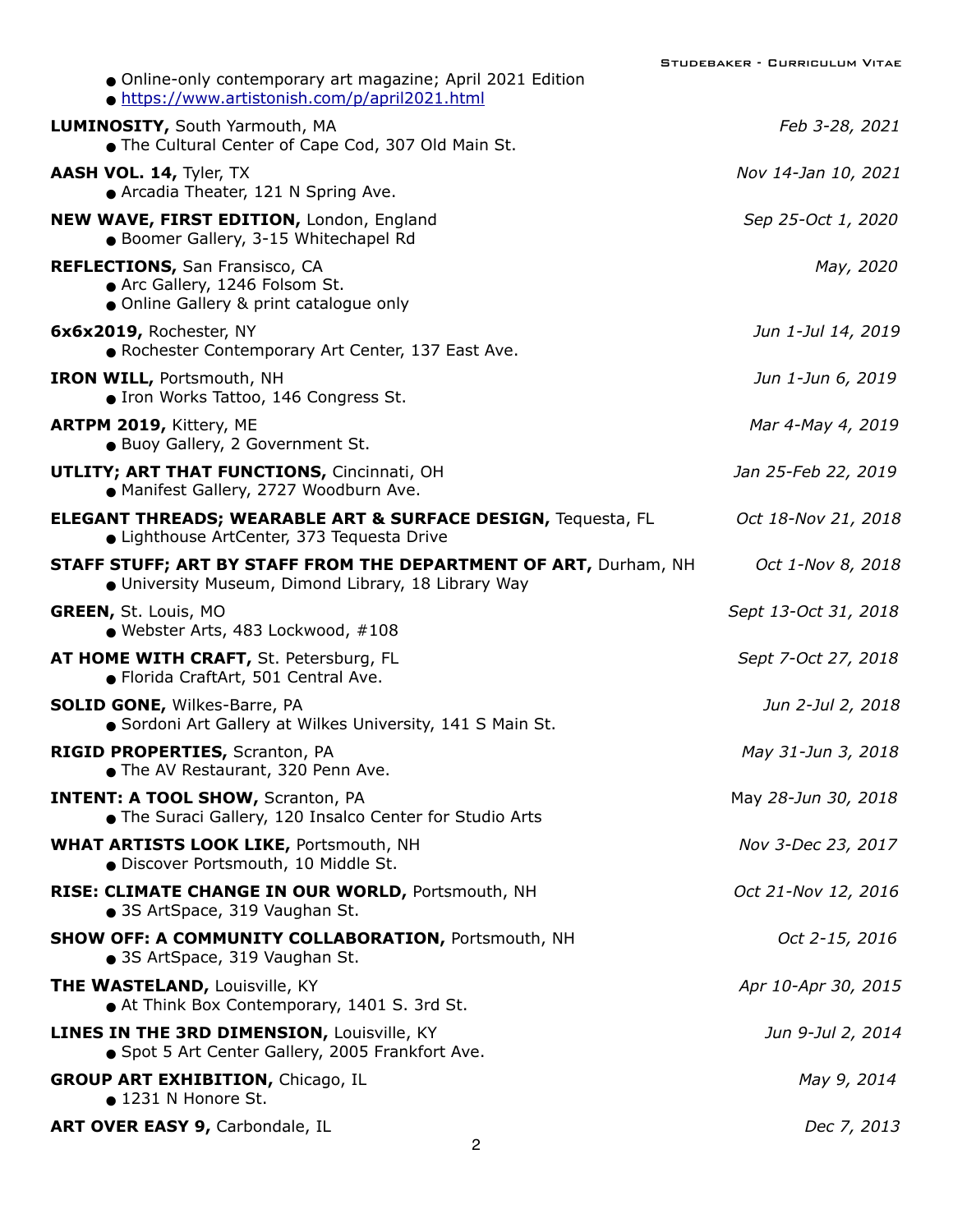| • Surplus Gallery at the Good Luck Glove Factory, SIUC                                                                                                                                                              |                     |
|---------------------------------------------------------------------------------------------------------------------------------------------------------------------------------------------------------------------|---------------------|
| REIMAGINING THE LANDSCAPE AND THE FUTURE OF NATURE, Grand Rapids, MI Sep 12-Oct 6, 2013<br>• Grand Rapids Art Museum, 101 Monroe Center St NW<br>● Part of ArtPrize 2013                                            |                     |
| <b>THE WASTELAND, Carbondale, IL</b><br>• Surplus Gallery at the Good Luck Glove Factory, SIUC<br>• MFA Thesis Exhibition                                                                                           | Apr 17-19, 2013     |
| <b>VARSITY ART XVII, St. Louis, MO</b><br>Art Saint Louis, 555 Washington Avenue, #150, St. Louis, MO 63101                                                                                                         | Mar 8-28, 2013      |
| MFA THESIS PREVIEW SHOW, Carbondale, IL<br>· University Museum at Southern Illinois University, Carbondale                                                                                                          | Nov 9-Dec 8, 2012   |
| ART OVER EASY 8, Carbondale, IL<br>• Surplus Gallery at the Good Luck Glove Factory, SIUC                                                                                                                           | Nov 30, 2012        |
| <b>CRITICAL FORUM ANNUAL MEMBER'S SHOW, Carbondale, IL</b><br>• Surplus Gallery at the Good Luck Glove Factory, SIUC                                                                                                | Oct 29-Nov 2, 2012  |
| C4 PRESENTS: NEW WORK, Alton, IL<br>• Jacoby Arts Center, 627 East Broadway                                                                                                                                         | Oct 6-13, 2012      |
| <b>34TH ANNUAL STUDENT PURCHASE AWARDS JURIED SHOW, Carbondale, IL</b><br>Art Alley, SIUC Student Center<br>• Honorable Mention Winner                                                                              | Apr 27-May 11, 2012 |
| 6th ANNUAL C4 JURIED EXHIBITION, 2012, Carbondale, IL<br>• Surplus Gallery at the Good Luck Glove Factory, SIUC; Juried by Ivy Cooper                                                                               | Mar 6-9, 2012       |
| <b>TRANSFORMATION, Carbondale, IL</b><br>• Surplus Gallery at the Good Luck Glove Factory, SIUC; Second-year graduate students review<br>show                                                                       | Feb 27-Mar 2, 2012  |
| ART OVER EASY 7, Carbondale, IL<br>• Surplus Gallery at the Good Luck Glove Factory, SIUC                                                                                                                           | Dec 2, 2011         |
| <b>CRITICAL FORUM ANNUAL MEMBER'S SHOW, Carbondale, IL</b><br>• Surplus Gallery at the Good Luck Glove Factory, SIUC                                                                                                | Oct 17-21, 2011     |
| <b>UNTITLED NEW WORK, Carbondale, IL</b><br>· Vergette Gallery, Allyn Building, Southern Illinois University, Carbondale: Solo show                                                                                 | Oct 3-7, 2011       |
| <b>33RD ANNUAL STUDENT PURCHASE AWARDS JURIED SHOW, Carbondale, IL Apr 26-May 11, 2011</b><br>Art Alley, SIUC Student Center<br>• Grand Prize Winner                                                                |                     |
| <b>WOOD ELEMENT, Carbondale, IL</b><br>● Vergette Gallery, Allyn Building, Southern Illinois University, Carbondale: Solo show                                                                                      | Mar 7-13, 2011      |
| FIRST YEAR CHOPPING BLOCK, Carbondale, IL<br>Surplus Gallery at the Good Luck Glove Factory, SIUC; First-year graduate students review show                                                                         | Feb 21-25, 2011     |
| 5th ANNUAL C4 JURIED EXHIBITION, 2011, Carbondale, IL<br>Surplus Gallery at the Good Luck Glove Factory, SIUC; Juried by Paul Ha (curator at<br>Contemporary Art Museum, St. Louis)                                 | Feb 14-18, 2011     |
| <b>CRITICAL PRACTICE, Carrollton, GA</b><br>Second Floor Gallery and Atrium, University of West Georgia Humanities Building; Exchange show<br>with The University of West Georgia, sponsored by SIUC Critical Forum | Jan-Feb, 2011       |
| PLAYHOUSE ON THE SQUARE'S 33RD ANNUAL ART AUCTION, Memphis, TN<br>• Playhouse on the Square, 66 S. Cooper                                                                                                           | Apr, 2010           |
| <b>OFFICE OF THE PRESIDENT, Memphis, TN</b>                                                                                                                                                                         | 2007-2010           |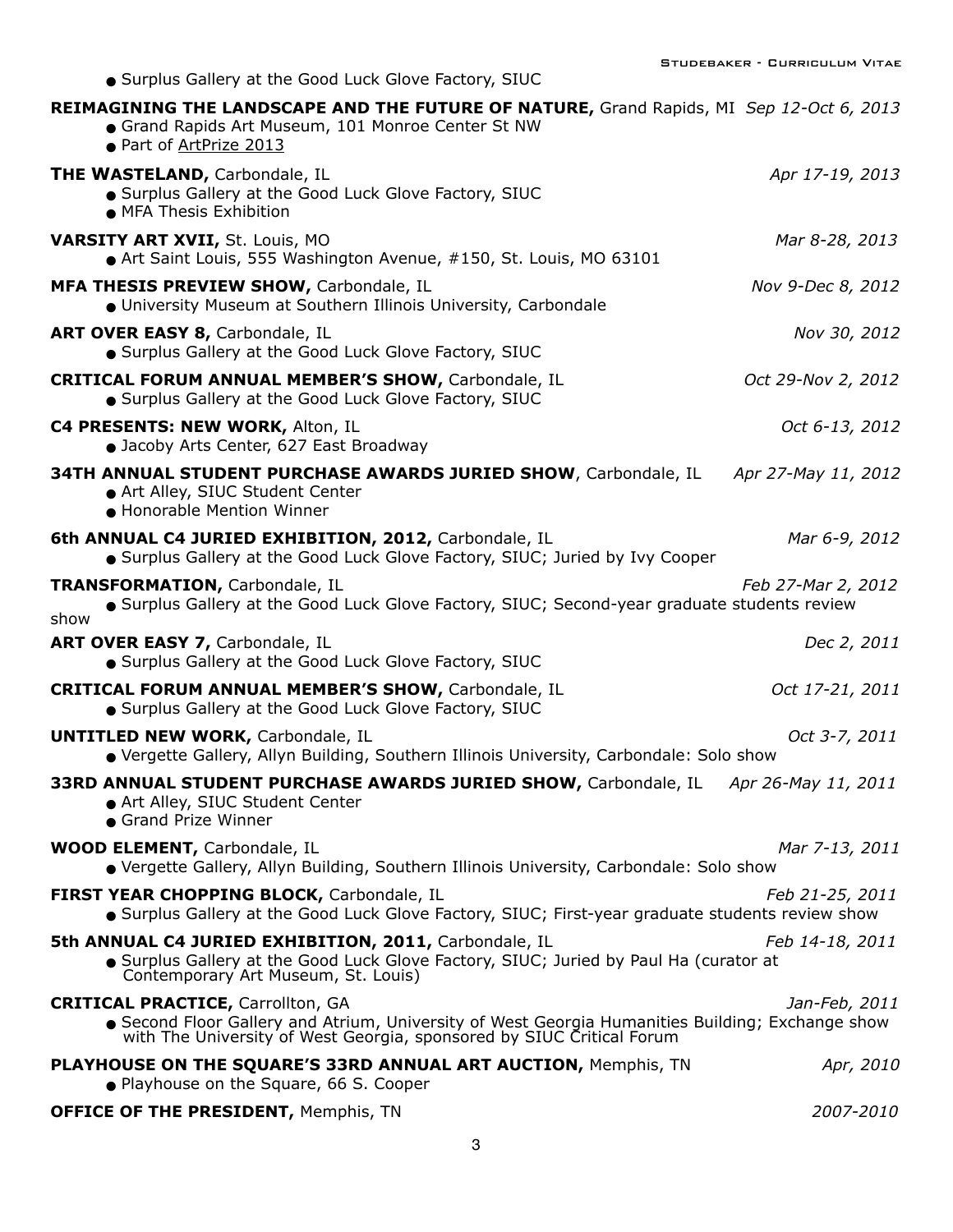Studebaker - Curriculum Vitae

! The University of Memphis: Works on loan for display; Per request of The Executive Assistant to the President

| <b>OFFICE OF THE PROVOST, Memphis, TN</b><br>The University of Memphis, Works on loan for display; Per request of The Director of Academic<br>Affairs Administration                                                                                                                                                                                                                                                                                                                                                        | 2007-2010          |
|-----------------------------------------------------------------------------------------------------------------------------------------------------------------------------------------------------------------------------------------------------------------------------------------------------------------------------------------------------------------------------------------------------------------------------------------------------------------------------------------------------------------------------|--------------------|
| <b>FROM THE SCHOOL OF MYATT, Memphis, TN</b><br>• Memphis Brooks Museum of Art: 2 man show, Gallery talk given Dec. 6, 2009                                                                                                                                                                                                                                                                                                                                                                                                 | Oct-Dec, 2009      |
| <b>BROAD AVE. ART WALK, Memphis, TN</b><br>At Broadway Pizza, 2581 Broad Avenue, through Glassical, Inc.                                                                                                                                                                                                                                                                                                                                                                                                                    | Oct, 2009          |
| <b>BROAD AVE. ART WALK, Memphis, TN</b><br>At Broadway Pizza, 2581 Broad Avenue, through Glassical, Inc.                                                                                                                                                                                                                                                                                                                                                                                                                    | Oct, 2008          |
| 24TH ANNUAL JURIED STUDENT EXHIBITION, Memphis, TN<br>• Art Museum at the University of Memphis                                                                                                                                                                                                                                                                                                                                                                                                                             | Jan-Feb, 2007      |
| AAA ART SHOW, Memphis, TN<br>At the former AAA Lock Shop, Memphis, TN: group exhibition                                                                                                                                                                                                                                                                                                                                                                                                                                     | Dec, 2006          |
| <b>BFA SHOW, Memphis, TN</b><br>. No Exit Gallery, The University of Memphis                                                                                                                                                                                                                                                                                                                                                                                                                                                | Dec, 2006          |
| 23RD ANNUAL JURIED STUDENT EXHIBITION, Memphis, TN<br>• Art Museum at the University of Memphis                                                                                                                                                                                                                                                                                                                                                                                                                             | Jan-Feb, 2006      |
| 22ND ANNUAL JURIED STUDENT EXHIBITION, Memphis, TN<br>Art Museum at the University of Memphis                                                                                                                                                                                                                                                                                                                                                                                                                               | Jan-Feb, 2005      |
| <b>EMPLOYMENT</b>                                                                                                                                                                                                                                                                                                                                                                                                                                                                                                           |                    |
| <b>STUDIO ARTIST, Philadelphia, PA</b><br>● Private studio facility & practice in Kensington neighborhood, NE Philadelphia                                                                                                                                                                                                                                                                                                                                                                                                  | Feb 2020 - Present |
| THE UNIVERSITY OF NEW HAMPSHIRE, Durham, NH<br>Adjunct Professor for ARTS 525: Introduction to Wood Working<br>• Taught during the Spring '19 semester                                                                                                                                                                                                                                                                                                                                                                      | Jan 2019-May 2019  |
| THE UNIVERSITY OF NEW HAMPSHIRE, Durham, NH<br>Aug 2015-Aug 2019<br>Wood Shop Technician for the Department of Art & Art History<br>• Informal teaching: ARTS 525, Introduction to Wood working & ARTS 625, Wood Working Workshop;<br>Offer students instruction and advice on both technical and conceptual aspects of their work<br>● Self-guided improvement and maintenance of the Wood Shop: make the shop into a more inspiring,<br>beautiful, and functional place, maintain/repair/improve equipment, ensure safety |                    |
| • Management / oversight of two work-study students, "open shop hours" schedule, annual budget<br>purchasing/resale                                                                                                                                                                                                                                                                                                                                                                                                         |                    |
| <b>BRUCE FOX, INC., New Albany, IN</b><br><b>Model Maker and Fabricator</b>                                                                                                                                                                                                                                                                                                                                                                                                                                                 | Jan 2014-Aug 2015  |
| ● Part of a three-person team responsible for the engineering and production of complex, custom<br>awards and trophies                                                                                                                                                                                                                                                                                                                                                                                                      |                    |
| ● Common/daily tasks include: Sheet and plate metal fabrication (Aluminum and Brass), Use of a<br>Milling machine, Clay modeling, Wax modeling and casting, Silicone mold making, 2-part castable<br>plastics and resins                                                                                                                                                                                                                                                                                                    |                    |
| <b>SOUTHERN ILLINOIS UNIVERSITY, CARBONDALE, Carbondale, IL</b><br>Primary Instructor for AD100B: 3-D Foundations<br>• Taught during the Spring '13 semester                                                                                                                                                                                                                                                                                                                                                                | Jan 2013-May 2013  |
| <b>SOUTHERN ILLINOIS UNIVERSITY, CARBONDALE, Carbondale, IL</b><br>Instructor of Record for AD203: Beginning Sculpture<br>• Taught during the Fall '12 semester                                                                                                                                                                                                                                                                                                                                                             | Aug 2012-Dec 2012  |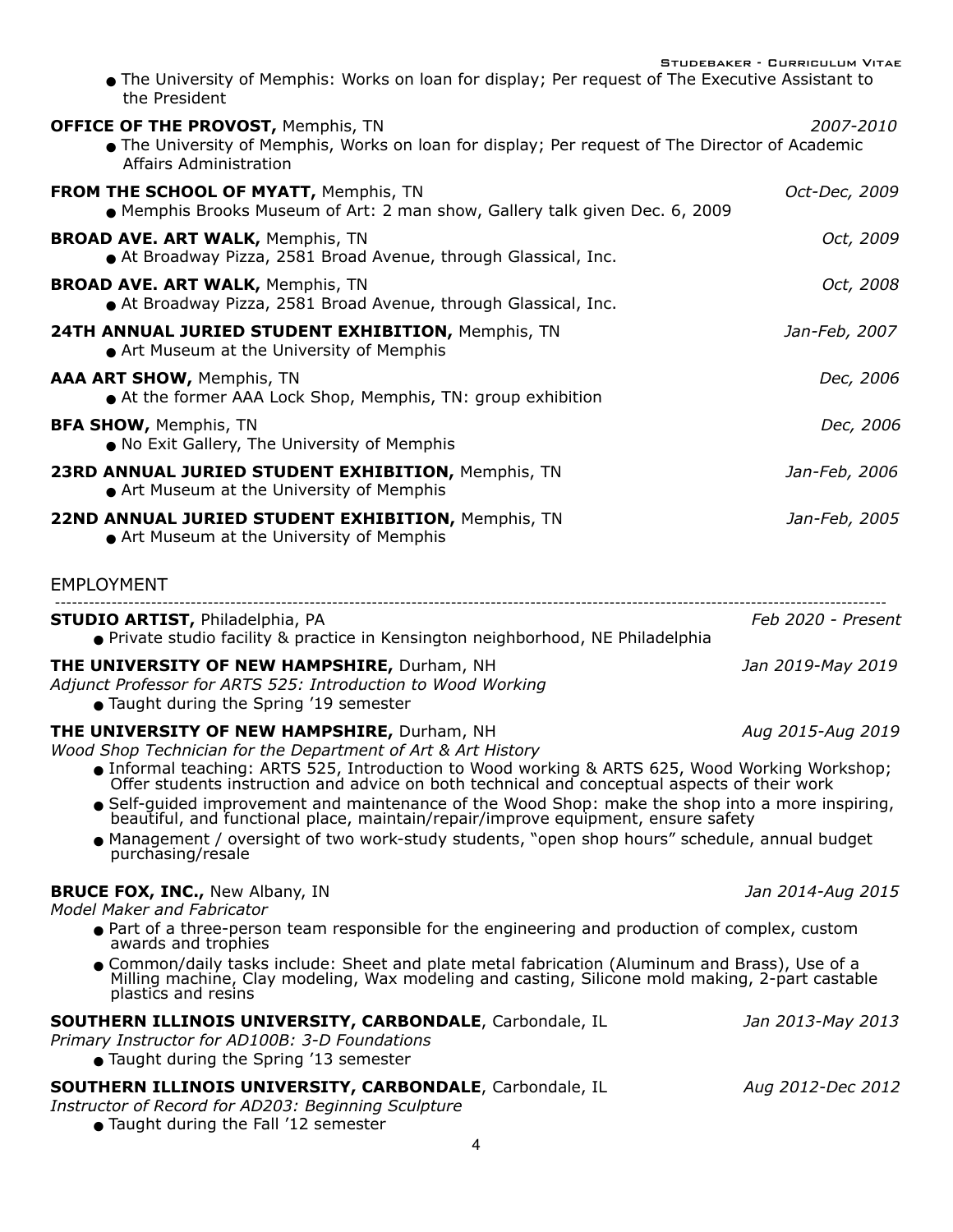|                                                                                                                                                                                                                                                                                                          | STUDEBAKER - CURRICULUM VITAE |
|----------------------------------------------------------------------------------------------------------------------------------------------------------------------------------------------------------------------------------------------------------------------------------------------------------|-------------------------------|
| • Produced original syllabus and Lesson Plans                                                                                                                                                                                                                                                            |                               |
| <b>SOUTHERN ILLINOIS UNIVERSITY, CARBONDALE, Carbondale, IL</b><br>Primary Instructor for AD100B: 3-D Foundations<br>• Taught during the Fall '11 and Spring '12 semesters                                                                                                                               | Aug 2011-May 2012             |
| <b>SOUTHERN ILLINOIS UNIVERSITY, CARBONDALE, Carbondale, IL</b><br>Shop Technician at the Glove Factory wood shop                                                                                                                                                                                        | Aug 2010-May 2011             |
| • Maintained wood shop and metal fabrication shop equipment and helped with student projects<br>Instructed students on safety procedures and tool use, Maintained OSHA compliance                                                                                                                        |                               |
| LINDENWOOD LIFE CENTER, Memphis, TN<br><b>Mural Painter</b>                                                                                                                                                                                                                                              | Feb 2010-May 2010             |
| <b>GLASSICAL, INC., Memphis, TN</b><br>Artist and Glass Decorator / Photographer and Image Editor                                                                                                                                                                                                        | Jan 2007-Jan 2010             |
| . Worked with customers who needed original, custom artwork etched in glass (created artwork and<br>executed the actual etching)                                                                                                                                                                         |                               |
| ● Sole photographer and image editor for Glassical's website (www.Glassical.com)                                                                                                                                                                                                                         |                               |
| PUBLICATIONS & MEDIA                                                                                                                                                                                                                                                                                     |                               |
| <b>THE NEW HAMPSHIRE [Independent Student Paper of The University of New Hampshire]</b> Apr 25, 2019<br>• "The Art of The Windmill"; article featured in print and online editions<br>$\bullet$ < https://tnhdigital.com/2019/04/25/windmills/ >                                                         |                               |
| <b>ARTEBELLA DAILY [by Louisville Visual Arts Association]</b><br>● Daily Featured Artist on Friday, April 24th, 2015<br>$\bullet$ < http://www.artebelladaily.org/artists/kathleen-studebaker >                                                                                                         | Apr 24, 2015                  |
| LEO WEEKLY [LOUISVILLE'S ALTERNATIVE WEEKLY NEWSPAPER]<br>• Exhibition The WasteLand, at the Studio of Shohei Katayama featured in weekly "Staffpicks" section<br>. Print edition published April 15, 2015: Louisville, KY<br>● < http://www.leoweekly.com/event/the-wasteland-by-kathleen-studebaker/ > | Apr 15, 2015                  |
| SOUTHERN ILLINOIS UNIVERSITY, CARBONDALE,<br>· Work featured on 2014 MFA poster                                                                                                                                                                                                                          | 2013                          |
| <b>GRAND RAPIDS ART MUSEUM,</b><br>● 90 second video interview produced by the Grand Rapids Art Museum<br>$\bullet$ < http://vimeo.com/album/2528499/video/74461034 >                                                                                                                                    | 2013                          |
| HYPERALLERGIC.COM<br>• "At ArtPrize, What the F is 'Art?", Online Blog Entry<br>$\bullet$ < http://hyperallergic.com/86243/at-artprize-what-the-f-is-art/ >                                                                                                                                              | Oct 2, 2013                   |
| THE SOUTHERN ILLINOISAN<br>• "Southern Illinois Artists in \$600,000 Competition", by: Adam Testa<br>• < https://thesouthern.com/lifestyles/southern-illinois-artists-in-competition/<br>article 920e8b7c-1dbe-11e3-82cb-0019bb2963f4.html >                                                             | Sept 15, 2013                 |
| <b>WZZM 13 GRAND RAPIDS LOCAL NEWS</b><br>• Brief story about the installation of ArtPrize 2013 at the Grand Rapids Art Museum<br>• Aired at 5:30 pm on $9/6/13$                                                                                                                                         | Sept 6, 2013                  |
| ILOVEMEMPHISBLOG.COM<br>● "And Exactly Awesome - Greely Myatt and his Students at The Brooks Museum", online publication<br>$\bullet$ < http://ilovememphisblog.com/2009/12/416/ >                                                                                                                       | Dec 2009                      |
| WWW.REBROOKSBLOG.COM<br>● "Artists' Talk: School of Myatt" & "From the School of Myatt", online blog entries<br>$\bullet$ < https://beyondtheframe.wordpress.com/2009/11/28/artists-talk-school-of-myatt/ ><br>5                                                                                         | Oct & Nov 2009                |